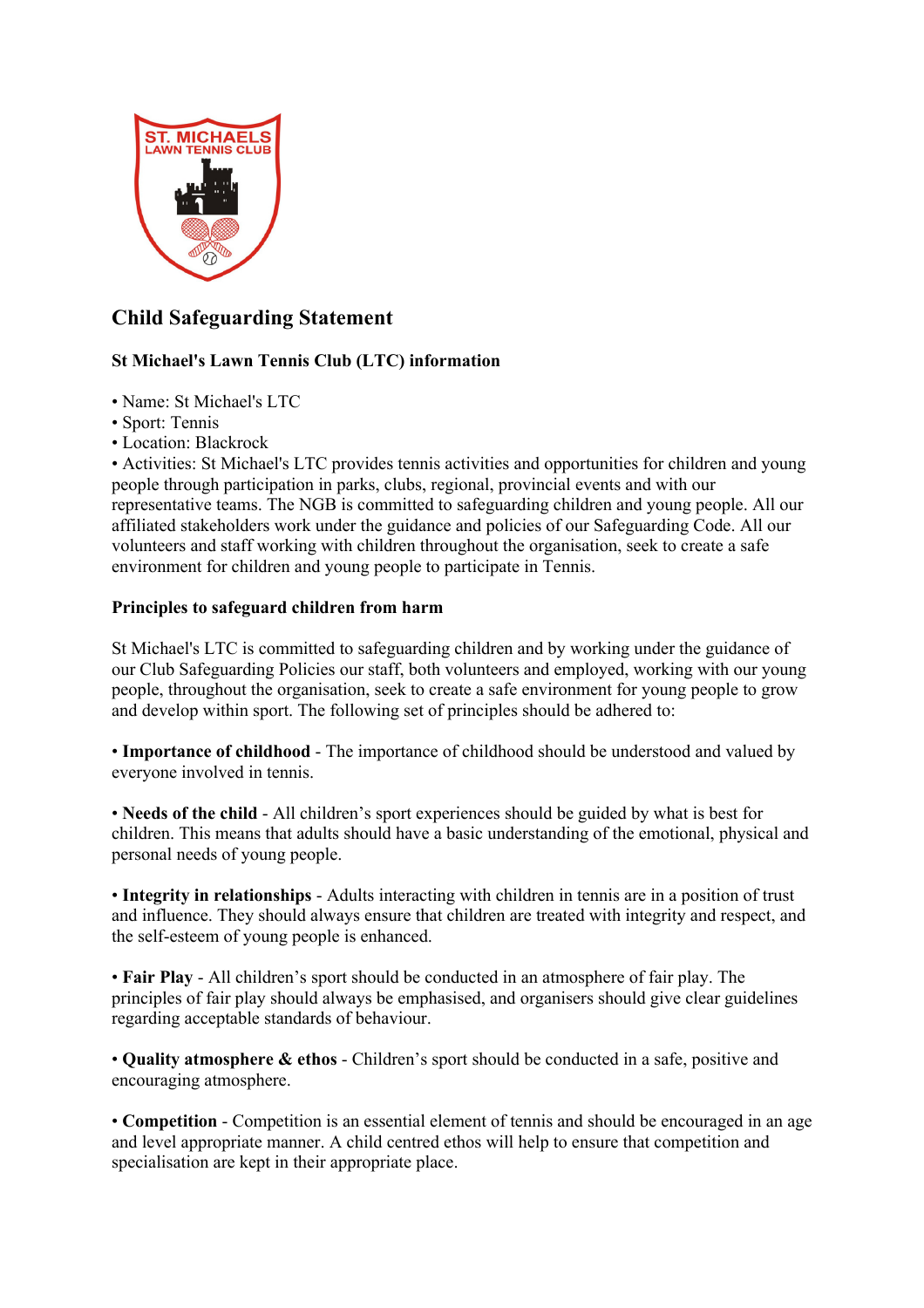• **Equality** - All children should be valued and treated in an equitable and fair manner regardless of ability, age, gender, religion, social and ethnic background or political persuasion.

| <b>Risk Assessment</b>                                                     |                                                 |
|----------------------------------------------------------------------------|-------------------------------------------------|
| <b>Risk identified</b>                                                     | Procedure in place to manage risk<br>identified |
| <b>Club and Coaching Practices</b>                                         |                                                 |
|                                                                            | <b>Coach Education Policy</b>                   |
| Lack of coaching qualification                                             | Recruitment policy                              |
| <b>Supervision Issues</b>                                                  | Supervision policy                              |
|                                                                            | <b>Coach Education Policy</b>                   |
| Unauthorised photography and recording activities                          | Photography and Use of Images Policy            |
| <b>Behavioural Issues</b>                                                  | Code of Conduct Policy                          |
|                                                                            | <b>Complaints and Disciplinary Policy</b>       |
|                                                                            | Safeguarding Level 1 (min)                      |
| No guidance for travelling and away trips                                  | Travel/Away trip policy                         |
|                                                                            | Child Safeguarding Training                     |
| <b>Complaints and Discipline</b>                                           |                                                 |
| Lack of awareness of a complaints and disciplinary                         | <b>Complaints and Disciplinary Policy</b>       |
| policy                                                                     | <b>Communications Procedure</b>                 |
| Complaints not being dealt with seriously                                  | Complaints and Disciplinary Policy              |
| <b>Reporting Procedures</b>                                                |                                                 |
| Lack of knowledge of organisational and statutory                          | Reporting Procedures/Policy                     |
| reporting procedures                                                       | Coach education Policy                          |
|                                                                            | Code of Conduct/Behaviour                       |
| No Children's Officer appointed                                            | Reporting Procedures/Policy                     |
| No designated Liaison Person                                               | Reporting Procedures/Policy                     |
| Concerns of abuse or harm not being reported                               | Reporting Procedures/Policy                     |
|                                                                            | Child Safeguarding Training-Level 1             |
| <b>Facilities</b>                                                          |                                                 |
| Unauthorised access to designated children's play and                      | <b>Supervision Policy</b>                       |
| practice areas and to changing rooms, showers, toilets                     | <b>Coach Education Policy</b>                   |
| etc                                                                        |                                                 |
| Photography, filing or recording in prohibited areas                       | Photography and Use of devices in private       |
|                                                                            | zones<br>Safeguarding policy                    |
| Children sharing facilities with adults e.g. toilets and<br>changing rooms |                                                 |
| Recruitment                                                                |                                                 |
| Recruitment of inappropriate people                                        | <b>Recruitment Policy</b>                       |
| Lack of clarity on roles                                                   | <b>Recruitment Policy</b>                       |
| Unqualified or untrained people in role                                    | <b>Recruitment Policy</b>                       |
| <b>Communications and Social Media</b>                                     |                                                 |
| Lack of awareness of 'risk of harm' with members and                       | Child safeguarding statement                    |
| visitors                                                                   | <b>Training Policy</b>                          |
| No communications of Child Safeguarding Statement or                       | Child safeguarding statement – display          |
| Code of Behaviour to members or visitors                                   | Code of behaviour - distribute                  |
|                                                                            |                                                 |
| Unauthorised photograph and recording of activities                        | Photography and Use of Images Policy            |